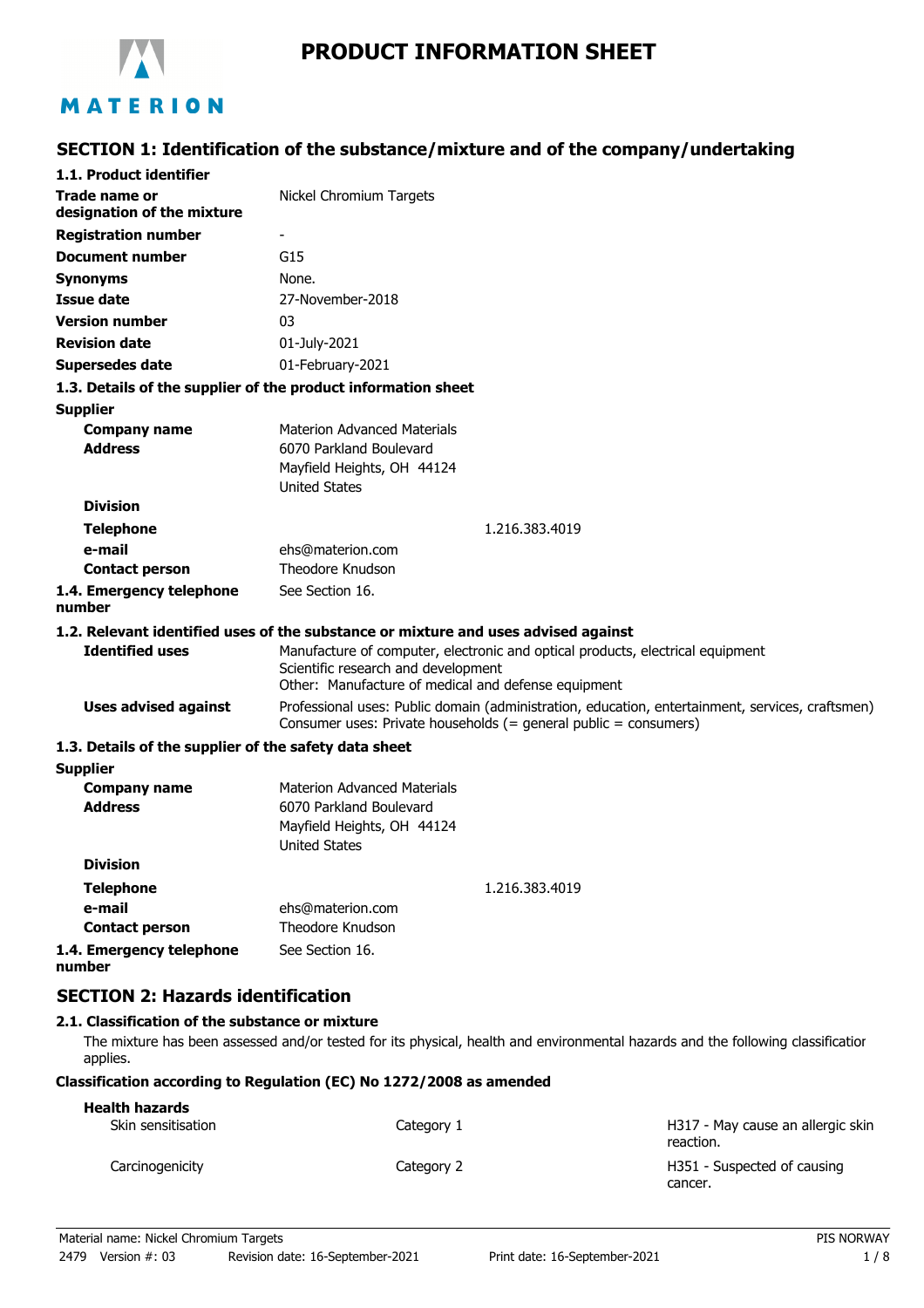| exposure                          | (respiratory system) through<br>prolonged or repeated exposure by<br>inhalation.                                                     |  |
|-----------------------------------|--------------------------------------------------------------------------------------------------------------------------------------|--|
| <b>Hazard summary</b>             | May cause an allergic skin reaction. Suspected of causing cancer. Causes damage to organs<br>through prolonged or repeated exposure. |  |
| 2.2. Label elements               |                                                                                                                                      |  |
|                                   | Label according to Regulation (EC) No. 1272/2008 as amended                                                                          |  |
| <b>Contains:</b>                  | Chromium, NICKEL POWDER; [PARTICLE DIAMETER < 1MM]                                                                                   |  |
| <b>Hazard pictograms</b>          |                                                                                                                                      |  |
| <b>Signal word</b>                | Danger                                                                                                                               |  |
| <b>Hazard statements</b>          |                                                                                                                                      |  |
| H317                              | May cause an allergic skin reaction.                                                                                                 |  |
| H351                              | Suspected of causing cancer.                                                                                                         |  |
| H372                              | Causes damage to organs (respiratory system) through prolonged or repeated exposure by<br>inhalation.                                |  |
| <b>Precautionary statements</b>   |                                                                                                                                      |  |
| <b>Prevention</b>                 |                                                                                                                                      |  |
| P201                              | Obtain special instructions before use.                                                                                              |  |
| P202                              | Do not handle until all safety precautions have been read and understood.                                                            |  |
| P260                              | Do not breathe dust/fume/gas/mist/vapours/spray.                                                                                     |  |
| P <sub>264</sub>                  | Wash thoroughly after handling.                                                                                                      |  |
| P270                              | Do not eat, drink or smoke when using this product.                                                                                  |  |
| P272                              | Contaminated work clothing should not be allowed out of the workplace.                                                               |  |
| P273                              | Avoid release to the environment.                                                                                                    |  |
| P280                              | Wear protective gloves/protective clothing/eye protection/face protection.                                                           |  |
| <b>Response</b>                   |                                                                                                                                      |  |
| $P302 + P350$                     | If on skin: Wash with plenty of water.                                                                                               |  |
| $P304 + P341$                     | If inhaled: If breathing is difficult, remove person to fresh air and keep comfortable for breathing.                                |  |
| $P308 + P311$                     | If exposed or concerned: Call a poison centre/doctor.                                                                                |  |
| $P333 + P313$                     | If skin irritation or rash occurs: Get medical advice/attention.                                                                     |  |
| $P342 + P311$                     | If experiencing respiratory symptoms: Call a POISON CENTRE/doctor.                                                                   |  |
| P363                              | Wash contaminated clothing before reuse.                                                                                             |  |
| <b>Storage</b>                    |                                                                                                                                      |  |
| P405                              | Store locked up.                                                                                                                     |  |
| <b>Disposal</b>                   |                                                                                                                                      |  |
| P501                              | Dispose of contents/container in accordance with local/regional/national/international regulations.                                  |  |
| Supplemental label<br>information | For further information, please contact the Product Stewardship Department at +1.216.383.4019.                                       |  |
| 2.3. Other hazards                | Not a PBT or vPvB substance or mixture.                                                                                              |  |

Specific target organ toxicity - repeated Category 1 (Respiratory system)

# **SECTION 3: Composition/information on ingredients**

# **3.2. Mixtures**

# **General information**

| <b>Chemical name</b>                          | $\frac{0}{0}$ | No.                                                    | CAS-No. / EC REACH Registration No. Index No. |              | <b>Notes</b> |
|-----------------------------------------------|---------------|--------------------------------------------------------|-----------------------------------------------|--------------|--------------|
| NICKEL POWDER; [PARTICLE<br>DIAMETER < 1MM]   | $50 - 99$     | 7440-02-0<br>231-111-4                                 |                                               | 028-002-01-4 |              |
|                                               |               | Classification: Carc. 2; H351, Aquatic Chronic 3; H412 |                                               |              | 7,S          |
| Chromium                                      | $1 - 50$      | 7440-47-3<br>231-157-5                                 |                                               |              | #            |
| <b>Classification:</b> Aquatic Chronic 3;H412 |               |                                                        |                                               |              |              |

# **SECTION 4: First aid measures**

### **General information**

If you feel unwell, seek medical advice (show the label where possible). Ensure that medical personnel are aware of the material(s) involved, and take precautions to protect themselves.

H372 - Causes damage to organs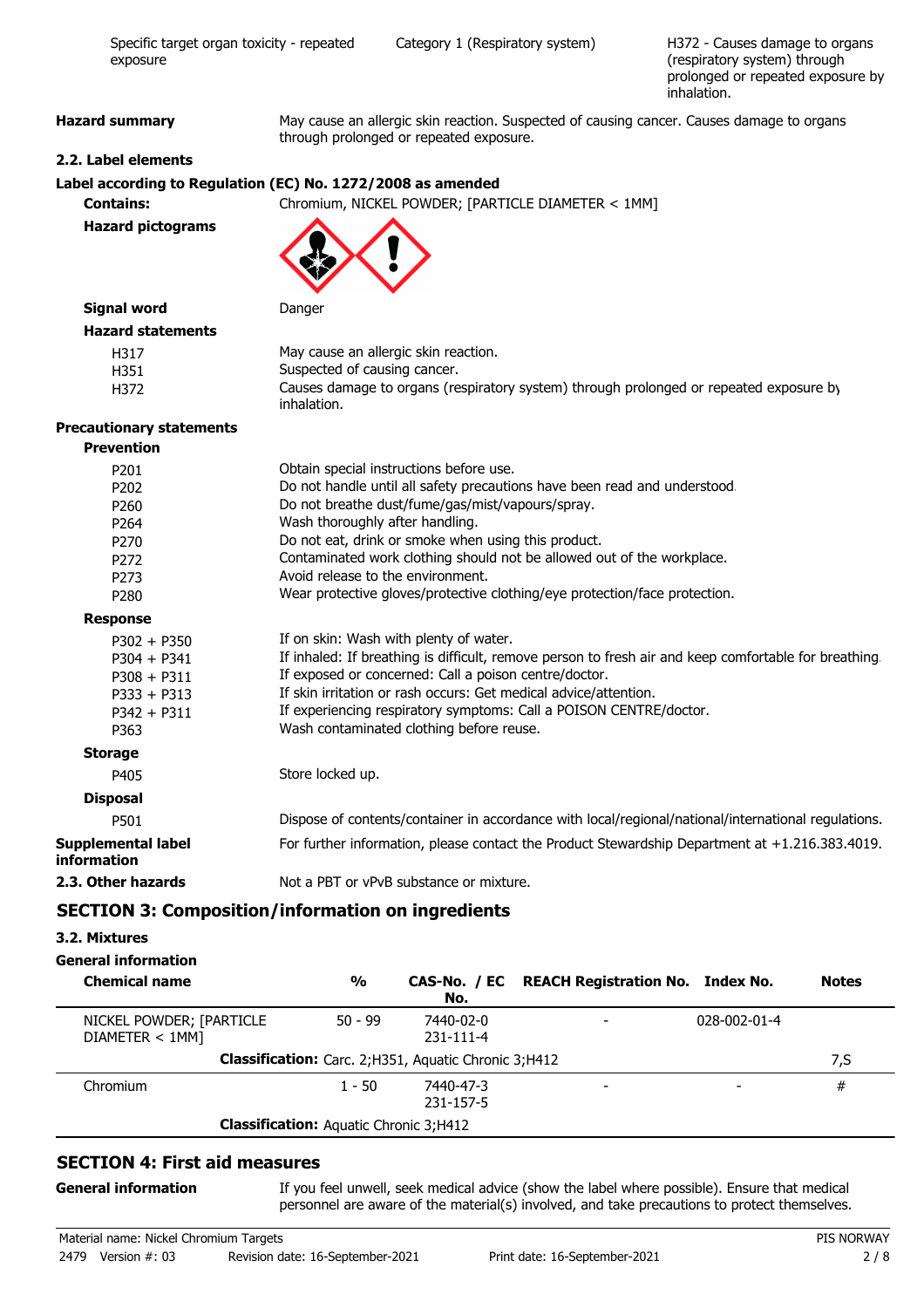## **4.1. Description of first aid measures**

| <b>Inhalation</b>                                                                        | Remove victim to fresh air and keep at rest in a position comfortable for breathing. Call a physician<br>if symptoms develop or persist.                                                          |
|------------------------------------------------------------------------------------------|---------------------------------------------------------------------------------------------------------------------------------------------------------------------------------------------------|
| <b>Skin contact</b>                                                                      | Wash off with soap and water. If skin irritation occurs: Get medical advice/attention. Wash<br>contaminated clothing before reuse.                                                                |
| Eye contact                                                                              | Immediately flush eyes with plenty of water for at least 15 minutes. Get medical attention if<br>irritation develops and persists.                                                                |
| <b>Ingestion</b>                                                                         | Rinse mouth. If swallowed, seek medical advice immediately and show this container or label.                                                                                                      |
| 4.2. Most important<br>symptoms and effects, both<br>acute and delayed                   | Severe eye irritation. Symptoms may include stinging, tearing, redness, swelling, and blurred vision.<br>May cause respiratory irritation. May cause an allergic skin reaction. Dermatitis. Rash. |
| 4.3. Indication of any<br>immediate medical attention<br>and special treatment<br>needed | Provide general supportive measures and treat symptomatically.                                                                                                                                    |
| <b>SECTION 5: Firefighting measures</b>                                                  |                                                                                                                                                                                                   |

| General fire hazards                                                                       | No unusual fire or explosion hazards noted.                                                |
|--------------------------------------------------------------------------------------------|--------------------------------------------------------------------------------------------|
| 5.1. Extinguishing media<br><b>Suitable extinguishing</b><br>media                         | Extinguish with foam, carbon dioxide, dry powder or water fog.                             |
| <b>Unsuitable extinguishing</b><br>media                                                   | Do not use water jet as an extinguisher, as this will spread the fire.                     |
| 5.2. Special hazards arising<br>from the substance or<br>mixture                           | This product is not flammable.                                                             |
| 5.3. Advice for firefighters<br><b>Special protective</b><br>equipment for<br>firefighters | Wear suitable protective equipment.                                                        |
| <b>Special firefighting</b><br>procedures                                                  | Move containers from fire area if you can do so without risk.                              |
| Specific methods                                                                           | Use standard firefighting procedures and consider the hazards of other involved materials. |

## **SECTION 6: Accidental release measures**

# **6.1. Personal precautions, protective equipment and emergency procedures**

|                                                              | o.i. Personal precautions, protective equipment and emergency procedures                                                                                                                                                              |
|--------------------------------------------------------------|---------------------------------------------------------------------------------------------------------------------------------------------------------------------------------------------------------------------------------------|
| For non-emergency<br>personnel                               | Keep unnecessary personnel away. Wear appropriate protective equipment and clothing during<br>clean-up. Ensure adequate ventilation. For personal protection, see section 8 of the PIS.                                               |
| For emergency<br>responders                                  | Keep unnecessary personnel away. Use personal protection recommended in Section 8 of the PIS.                                                                                                                                         |
| <b>6.2. Environmental</b><br>precautions                     | Collect spillage.                                                                                                                                                                                                                     |
| 6.3. Methods and material for<br>containment and cleaning up | Prevent entry into waterways, sewer, basements or confined areas. Stop the flow of material, if this<br>is without risk. Following product recovery, flush area with water. Put material in suitable, covered,<br>labeled containers. |
| 6.4. Reference to other<br>sections                          | For personal protection, see section 8 of the PIS. For waste disposal, see section 13 of the PIS.                                                                                                                                     |

# **SECTION 7: Handling and storage**

| 7.1. Precautions for safe<br>handling                                   | Observe good industrial hygiene practices. Wash hands thoroughly after handling. |
|-------------------------------------------------------------------------|----------------------------------------------------------------------------------|
| 7.2. Conditions for safe<br>storage, including any<br>incompatibilities | Store in a closed container away from incompatible materials.                    |
| 7.3. Specific end use(s)                                                | Not relevant.                                                                    |

# **SECTION 8: Exposure controls/personal protection**

## **8.1. Control parameters**

| <b>Occupational exposure limits</b> |  |
|-------------------------------------|--|
|                                     |  |

## **Norway. Administrative Norms for Contaminants in the Workplace**

| <b>Components</b>        | Type       | <b>Value</b>          |  |
|--------------------------|------------|-----------------------|--|
| Chromium (CAS 7440-47-3) | <b>TLV</b> | $0,5 \,\mathrm{mg/m}$ |  |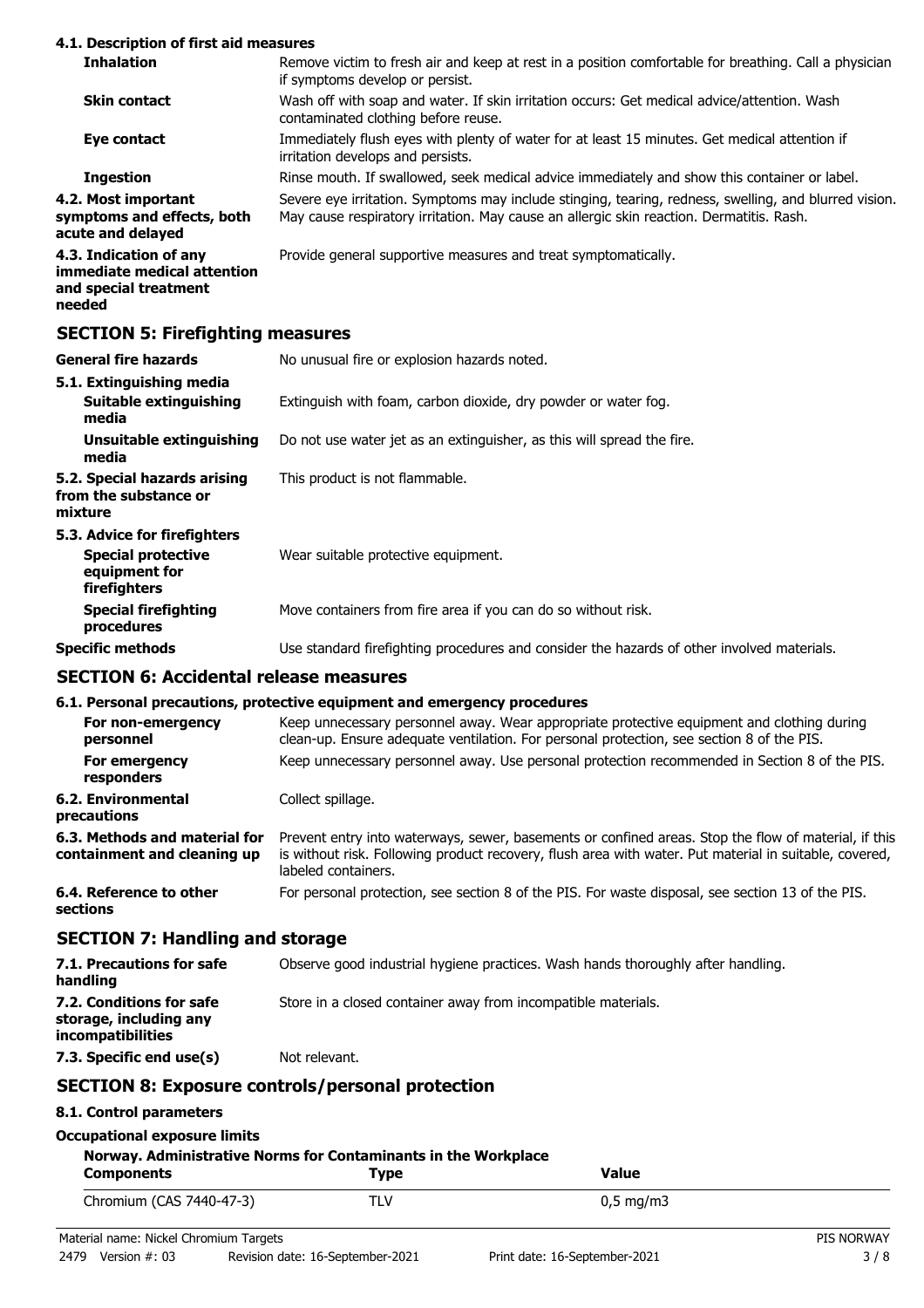| <b>Components</b>                                              | Norway. Administrative Norms for Contaminants in the Workplace<br><b>Type</b>                                                                                                                                                                                                                                                                                                                          | <b>Value</b>                                                                                        |  |
|----------------------------------------------------------------|--------------------------------------------------------------------------------------------------------------------------------------------------------------------------------------------------------------------------------------------------------------------------------------------------------------------------------------------------------------------------------------------------------|-----------------------------------------------------------------------------------------------------|--|
| NICKEL POWDER;<br>[PARTICLE DIAMETER <<br>1MM] (CAS 7440-02-0) | <b>TLV</b>                                                                                                                                                                                                                                                                                                                                                                                             | $0,05 \text{ mg/m}$ 3                                                                               |  |
|                                                                |                                                                                                                                                                                                                                                                                                                                                                                                        | EU. Indicative Exposure Limit Values in Directives 91/322/EEC, 2000/39/EC, 2006/15/EC, 2009/161/EU, |  |
| 2017/164/EU                                                    |                                                                                                                                                                                                                                                                                                                                                                                                        |                                                                                                     |  |
| <b>Components</b>                                              | <b>Type</b>                                                                                                                                                                                                                                                                                                                                                                                            | <b>Value</b>                                                                                        |  |
| Chromium (CAS 7440-47-3)                                       | <b>TWA</b>                                                                                                                                                                                                                                                                                                                                                                                             | $2$ mg/m $3$                                                                                        |  |
| <b>Biological limit values</b>                                 | No biological exposure limits noted for the ingredient(s).                                                                                                                                                                                                                                                                                                                                             |                                                                                                     |  |
| <b>Recommended monitoring</b><br>procedures                    | Follow standard monitoring procedures.                                                                                                                                                                                                                                                                                                                                                                 |                                                                                                     |  |
| Derived no effect levels<br>(DNELs)                            | Not available.                                                                                                                                                                                                                                                                                                                                                                                         |                                                                                                     |  |
| <b>Predicted no effect</b><br>concentrations (PNECs)           | Not available.                                                                                                                                                                                                                                                                                                                                                                                         |                                                                                                     |  |
| 8.2. Exposure controls                                         |                                                                                                                                                                                                                                                                                                                                                                                                        |                                                                                                     |  |
| Appropriate engineering<br>controls                            | Good general ventilation (typically 10 air changes per hour) should be used. Ventilation rates should<br>be matched to conditions. If applicable, use process enclosures, local exhaust ventilation, or other<br>engineering controls to maintain airborne levels below recommended exposure limits. If exposure<br>limits have not been established, maintain airborne levels to an acceptable level. |                                                                                                     |  |
|                                                                | Individual protection measures, such as personal protective equipment                                                                                                                                                                                                                                                                                                                                  |                                                                                                     |  |
| <b>General information</b>                                     | Use personal protective equipment as required. Personal protection equipment should be chosen<br>according to the CEN standards and in discussion with the supplier of the personal protective<br>equipment.                                                                                                                                                                                           |                                                                                                     |  |
| Eye/face protection                                            | Wear safety glasses with side shields (or goggles).                                                                                                                                                                                                                                                                                                                                                    |                                                                                                     |  |
| <b>Skin protection</b>                                         |                                                                                                                                                                                                                                                                                                                                                                                                        |                                                                                                     |  |
| - Hand protection                                              | Wear gloves to prevent metal cuts and skin abrasions during handling.                                                                                                                                                                                                                                                                                                                                  |                                                                                                     |  |
| - Other                                                        | Wear suitable protective clothing.                                                                                                                                                                                                                                                                                                                                                                     |                                                                                                     |  |
| <b>Respiratory protection</b>                                  | In case of insufficient ventilation, wear suitable respiratory equipment.                                                                                                                                                                                                                                                                                                                              |                                                                                                     |  |
| <b>Thermal hazards</b>                                         | Wear appropriate thermal protective clothing, when necessary.                                                                                                                                                                                                                                                                                                                                          |                                                                                                     |  |
| <b>Hygiene measures</b>                                        | Keep away from food and drink. Always observe good personal hygiene measures, such as washing<br>after handling the material and before eating, drinking, and/or smoking. Routinely wash work<br>clothing and protective equipment to remove contaminants. Contaminated work clothing should not<br>be allowed out of the workplace.                                                                   |                                                                                                     |  |
| <b>Environmental exposure</b><br>controls                      | of all environmental releases.                                                                                                                                                                                                                                                                                                                                                                         | Avoid release to the aquatic environment. Inform appropriate managerial or supervisory personnel    |  |
|                                                                |                                                                                                                                                                                                                                                                                                                                                                                                        |                                                                                                     |  |

# **SECTION 9: Physical and chemical properties**

# **9.1. Information on basic physical and chemical properties**

| <b>Appearance</b>                            |                                               |
|----------------------------------------------|-----------------------------------------------|
| <b>Physical state</b>                        | Solid.                                        |
| Form                                         | Solid.                                        |
| Colour                                       | Metallic.                                     |
| Odour                                        | None.                                         |
| <b>Odour threshold</b>                       | Not applicable.                               |
| рH                                           | Not applicable.                               |
| <b>Melting point/freezing point</b>          | 1455 °C (2651 °F) estimated / Not applicable. |
| Initial boiling point and<br>boiling range   | Not applicable.                               |
| <b>Flash point</b>                           | Not applicable.                               |
| <b>Evaporation rate</b>                      | Not applicable.                               |
| Flammability (solid, gas)                    | None known.                                   |
| Upper/lower flammability or explosive limits |                                               |
| <b>Flammability limit - lower</b>            | Not applicable.                               |

**(%)**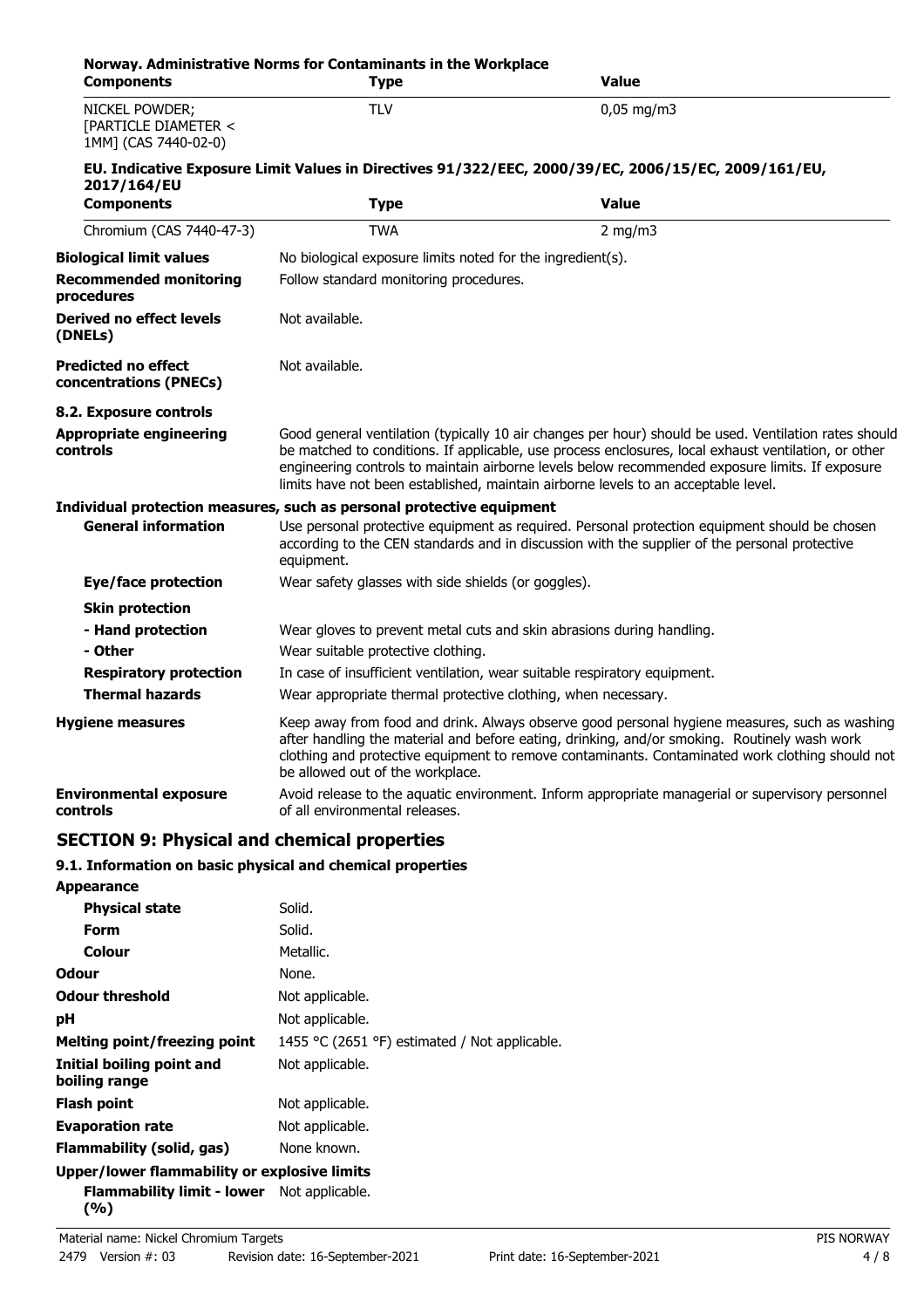| <b>Flammability limit - lower</b><br>(%) temperature | Not applicable.                    |
|------------------------------------------------------|------------------------------------|
| <b>Flammability limit -</b><br>upper $(% )$          | Not applicable.                    |
| <b>Flammability limit -</b><br>upper (%) temperature | Not applicable.                    |
| <b>Explosive limit - lower (</b><br>%)               | Not applicable.                    |
| <b>Explosive limit - lower (</b><br>%) temperature   | Not applicable.                    |
| <b>Explosive limit - upper</b><br>(9/6)              | Not applicable.                    |
| <b>Explosive limit - upper (</b><br>%) temperature   | Not applicable.                    |
| <b>Vapour pressure</b>                               | Not applicable.                    |
| <b>Vapour density</b>                                | Not applicable.                    |
| <b>Relative density</b>                              | Not applicable.                    |
| Solubility(ies)                                      |                                    |
| Solubility (water)                                   | Insoluble.                         |
| <b>Partition coefficient</b><br>(n-octanol/water)    | Not applicable.<br>Not applicable. |
| <b>Auto-ignition temperature</b>                     | Not applicable.                    |
| <b>Decomposition temperature</b>                     | Not applicable.                    |
| <b>Viscosity</b>                                     | Not applicable.                    |
| <b>Explosive properties</b>                          | Not explosive.                     |
| <b>Oxidising properties</b>                          | Not oxidising.                     |
| 9.2. Other information                               |                                    |
| <b>Density</b>                                       | 8,31 g/cm3 estimated               |
| <b>SECTION 10: Stability and reactivity</b>          |                                    |
|                                                      |                                    |

| 10.1. Reactivity                            | The product is stable and non-reactive under normal conditions of use, storage and transport |
|---------------------------------------------|----------------------------------------------------------------------------------------------|
| 10.2. Chemical stability                    | Material is stable under normal conditions.                                                  |
| 10.3. Possibility of hazardous<br>reactions | No dangerous reaction known under conditions of normal use.                                  |
| 10.4. Conditions to avoid                   | Contact with incompatible materials.                                                         |
| 10.5. Incompatible materials                | Strong acids. Strong oxidising agents.                                                       |
| 10.6. Hazardous<br>decomposition products   | No hazardous decomposition products are known.                                               |

# **SECTION 11: Toxicological information**

| <b>General information</b>                      | Occupational exposure to the substance or mixture may cause adverse effects.                                           |
|-------------------------------------------------|------------------------------------------------------------------------------------------------------------------------|
| <b>Information on likely routes of exposure</b> |                                                                                                                        |
| <b>Inhalation</b>                               | Prolonged inhalation may be harmful.                                                                                   |
| <b>Skin contact</b>                             | May cause an allergic skin reaction.                                                                                   |
| Eye contact                                     | Not likely, due to the form of the product.                                                                            |
| <b>Ingestion</b>                                | May cause discomfort if swallowed. However, ingestion is not likely to be a primary route of<br>occupational exposure. |
| <b>Symptoms</b>                                 | May cause an allergic skin reaction.                                                                                   |
| 11.1. Information on toxicological effects      |                                                                                                                        |
| <b>Acute toxicity</b>                           | Not known.                                                                                                             |
| <b>Skin corrosion/irritation</b>                | Not relevant, due to the form of the product.                                                                          |
|                                                 |                                                                                                                        |

| Serious eye damage/eye<br><i>irritation</i> | Not likely, due to the form of the product. |                   |
|---------------------------------------------|---------------------------------------------|-------------------|
| <b>Respiratory sensitisation</b>            | Not a respiratory sensitizer.               |                   |
| <b>Skin sensitisation</b>                   | May cause an allergic skin reaction.        |                   |
| <b>Germ cell mutagenicity</b>               | Not classified.                             |                   |
| Material name: Nickel Chromium Targets      |                                             | <b>PIS NORWAY</b> |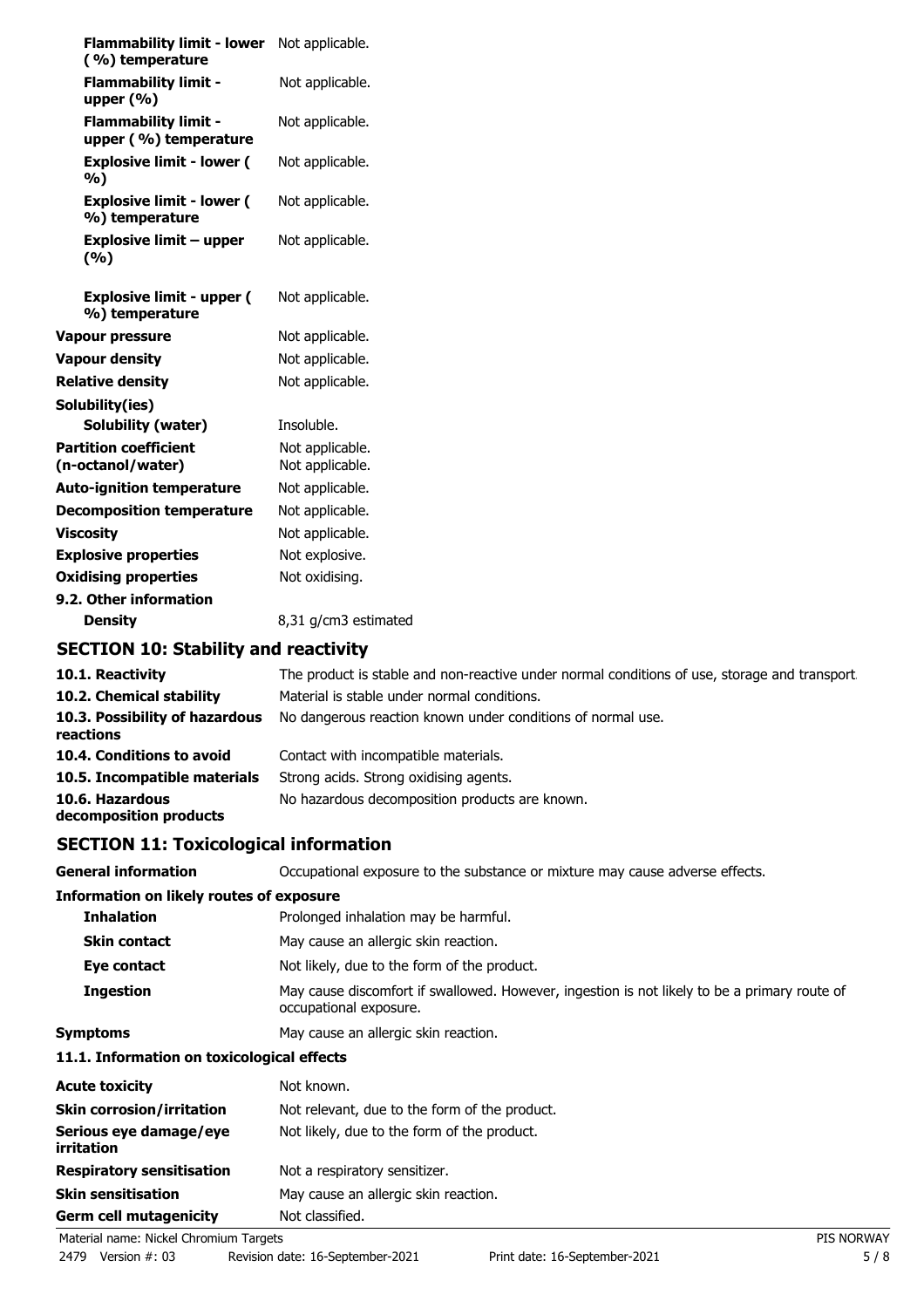| Carcinogenicity                                                                         | Suspected of causing cancer.                                  |                                                                                            |
|-----------------------------------------------------------------------------------------|---------------------------------------------------------------|--------------------------------------------------------------------------------------------|
|                                                                                         | <b>IARC Monographs. Overall Evaluation of Carcinogenicity</b> |                                                                                            |
| Chromium (CAS 7440-47-3)<br>NICKEL POWDER; [PARTICLE DIAMETER < 1MM]<br>(CAS 7440-02-0) |                                                               | 3 Not classifiable as to carcinogenicity to humans.<br>2B Possibly carcinogenic to humans. |
| <b>Reproductive toxicity</b>                                                            |                                                               | Due to partial or complete lack of data the classification is not possible.                |
| Specific target organ toxicity<br>- single exposure                                     | Not classified.                                               |                                                                                            |
| Specific target organ toxicity<br>- repeated exposure                                   |                                                               | Causes damage to organs through prolonged or repeated exposure.                            |
| Aspiration hazard                                                                       | Not an aspiration hazard.                                     |                                                                                            |
| Mixture versus substance<br>information                                                 | Not applicable.                                               |                                                                                            |
| Other information                                                                       | Not available.                                                |                                                                                            |
| <b>SECTION 12: Ecological information</b>                                               |                                                               |                                                                                            |

| 12.1. Toxicity                                            | Not relevant, due to the form of the product.                                                                                                                                              |
|-----------------------------------------------------------|--------------------------------------------------------------------------------------------------------------------------------------------------------------------------------------------|
| 12.2. Persistence and<br>degradability                    |                                                                                                                                                                                            |
| 12.3. Bioaccumulative<br>potential                        | Not applicable.                                                                                                                                                                            |
| <b>Partition coefficient</b><br>n-octanol/water (log Kow) | Not applicable.                                                                                                                                                                            |
| <b>Bioconcentration factor (BCF)</b>                      | Not available.                                                                                                                                                                             |
| 12.4. Mobility in soil                                    | No data available.                                                                                                                                                                         |
| 12.5. Results of PBT and<br><b>vPvB</b> assessment        | Not a PBT or vPvB substance or mixture.                                                                                                                                                    |
| 12.6. Other adverse effects                               | No other adverse environmental effects (e.g. ozone depletion, photochemical ozone creation<br>potential, endocrine disruption, global warming potential) are expected from this component. |

# **SECTION 13: Disposal considerations**

## **13.1. Waste treatment methods**

| <b>Residual waste</b>                  | Dispose of in accordance with local regulations. Empty containers or liners may retain some product<br>residues. This material and its container must be disposed of in a safe manner (see: Disposal<br>instructions). |
|----------------------------------------|------------------------------------------------------------------------------------------------------------------------------------------------------------------------------------------------------------------------|
| <b>Contaminated packaging</b>          | Since emptied containers may retain product residue, follow label warnings even after container is<br>emptied. Empty containers should be taken to an approved waste handling site for recycling or<br>disposal.       |
| <b>EU waste code</b>                   | The Waste code should be assigned in discussion between the user, the producer and the waste<br>disposal company.                                                                                                      |
| <b>Disposal</b><br>methods/information | Collect and reclaim or dispose in sealed containers at licensed waste disposal site. Dispose of<br>contents/container in accordance with local/regional/national/international regulations.                            |
| <b>Special precautions</b>             | Dispose in accordance with all applicable regulations.                                                                                                                                                                 |

# **SECTION 14: Transport information**

## **ADR**

14.1. - 14.6.: Not regulated as dangerous goods.

# **RID**

14.1. - 14.6.: Not regulated as dangerous goods.

# **ADN**

14.1. - 14.6.: Not regulated as dangerous goods.

## **IATA**

14.1. - 14.6.: Not regulated as dangerous goods.

## **IMDG**

14.1. - 14.6.: Not regulated as dangerous goods.

**General information** IMDG Regulated Marine Pollutant.

# **SECTION 15: Regulatory information**

# **15.1. Safety, health and environmental regulations/legislation specific for the substance or mixture**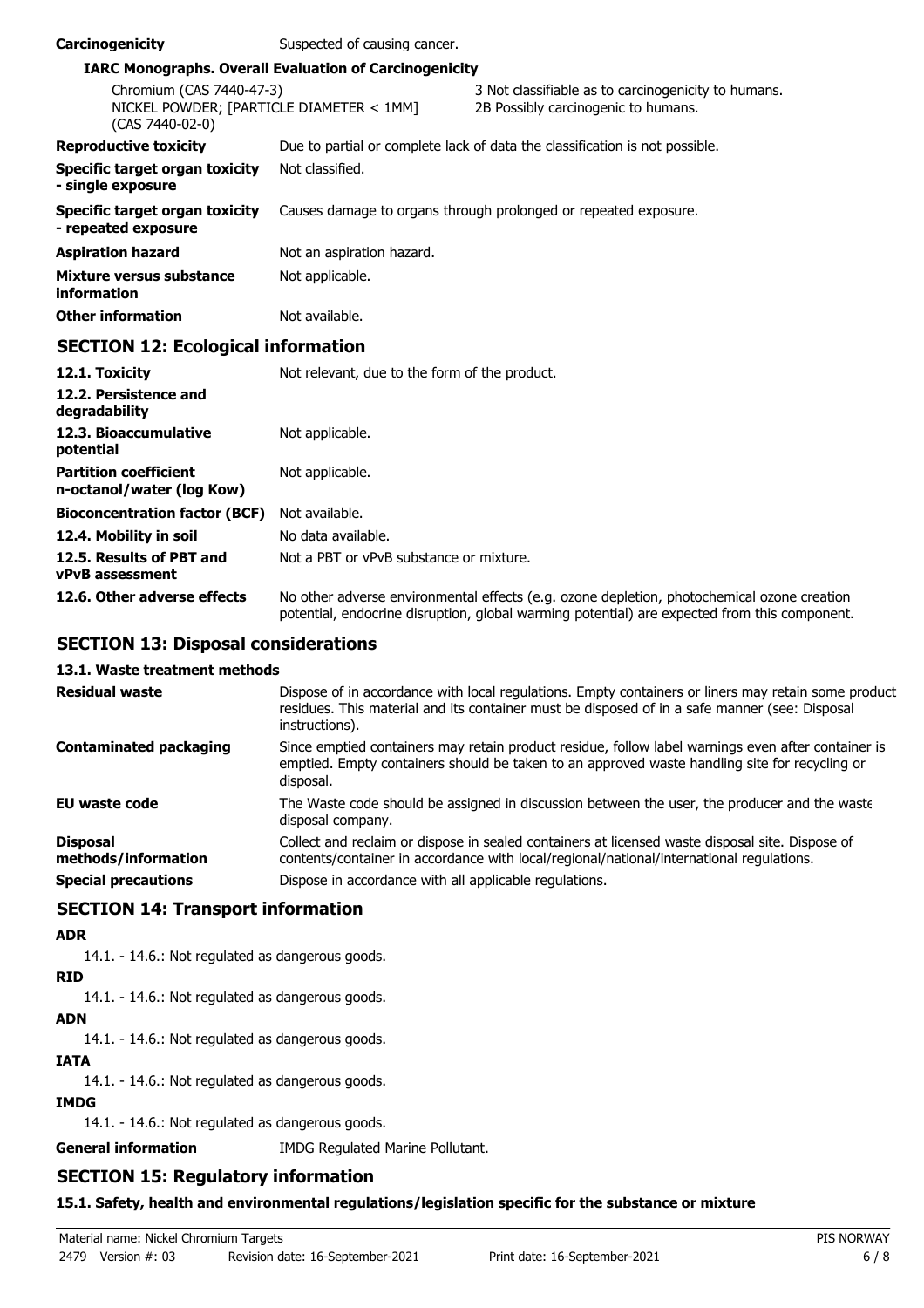#### **EU regulations**

**Regulation (EC) No. 1005/2009 on substances that deplete the ozone layer, Annex I and II, as amended** Not listed.

**Regulation (EU) 2019/1021 On persistent organic pollutants (recast), as amended**

#### Not listed.

**Regulation (EU) No. 649/2012 concerning the export and import of dangerous chemicals, Annex I, Part 1 as amended**

#### Not listed.

**Regulation (EU) No. 649/2012 concerning the export and import of dangerous chemicals, Annex I, Part 2 as amended**

#### Not listed.

**Regulation (EU) No. 649/2012 concerning the export and import of dangerous chemicals, Annex I, Part 3 as amended**

#### Not listed.

**Regulation (EU) No. 649/2012 concerning the export and import of dangerous chemicals, Annex V as amended** Not listed.

#### **Regulation (EC) No. 166/2006 Annex II Pollutant Release and Transfer Registry, as amended** Chromium (CAS 7440-47-3)

NICKEL POWDER; [PARTICLE DIAMETER < 1MM] (CAS 7440-02-0)

#### **Regulation (EC) No. 1907/2006, REACH Article 59(10) Candidate List as currently published by ECHA** Not listed.

#### **Authorisations**

**Regulation (EC) No. 1907/2006, REACH Annex XIV Substances subject to authorization, as amended** Not listed.

#### **Restrictions on use**

#### **Regulation (EC) No. 1907/2006, REACH Annex XVII Substances subject to restriction on marketing and use as amended**

NICKEL POWDER; [PARTICLE DIAMETER < 1MM] (CAS 7440-02-0)

## **Directive 2004/37/EC: on the protection of workers from the risks related to exposure to carcinogens and mutagens at work, as amended.**

Not listed.

## **Other EU regulations**

**assessment**

#### **Directive 2012/18/EU on major accident hazards involving dangerous substances, as amended** Not listed. Pregnant women should not work with the product, if there is the least risk of exposure. The product is classified and labelled in accordance with Regulation (EC) 1272/2008 (CLP Regulation) as amended. This Safety Data Sheet complies with the requirements of Regulation (EC) No 1907/2006, as amended. **Other regulations** Follow national regulation for work with chemical agents. Young people under 18 years old are not allowed to work with this product according to EU Directive 94/33/EC on the protection of young people at work, as amended. **National regulations 15.2. Chemical safety** No Chemical Safety Assessment has been carried out.

# **SECTION 16: Other information**

| <b>List of abbreviations</b>                                                           | Not available.                                                                                                                                                                                                  |
|----------------------------------------------------------------------------------------|-----------------------------------------------------------------------------------------------------------------------------------------------------------------------------------------------------------------|
| <b>References</b>                                                                      | Not available.                                                                                                                                                                                                  |
| <b>Information on evaluation</b><br>method leading to the<br>classification of mixture | Not available.                                                                                                                                                                                                  |
| <b>Training information</b>                                                            | Follow training instructions when handling this material.                                                                                                                                                       |
| <b>Further information</b>                                                             | <b>Transportation Emergency</b><br>Call Chemtrec at:<br>International: 703.741.5970<br>Spain: 900.868.538<br>Switzerland: 0800.564.402<br>Chemtrec's toll free, mobile-enabled number in Germany - 0800 1817059 |